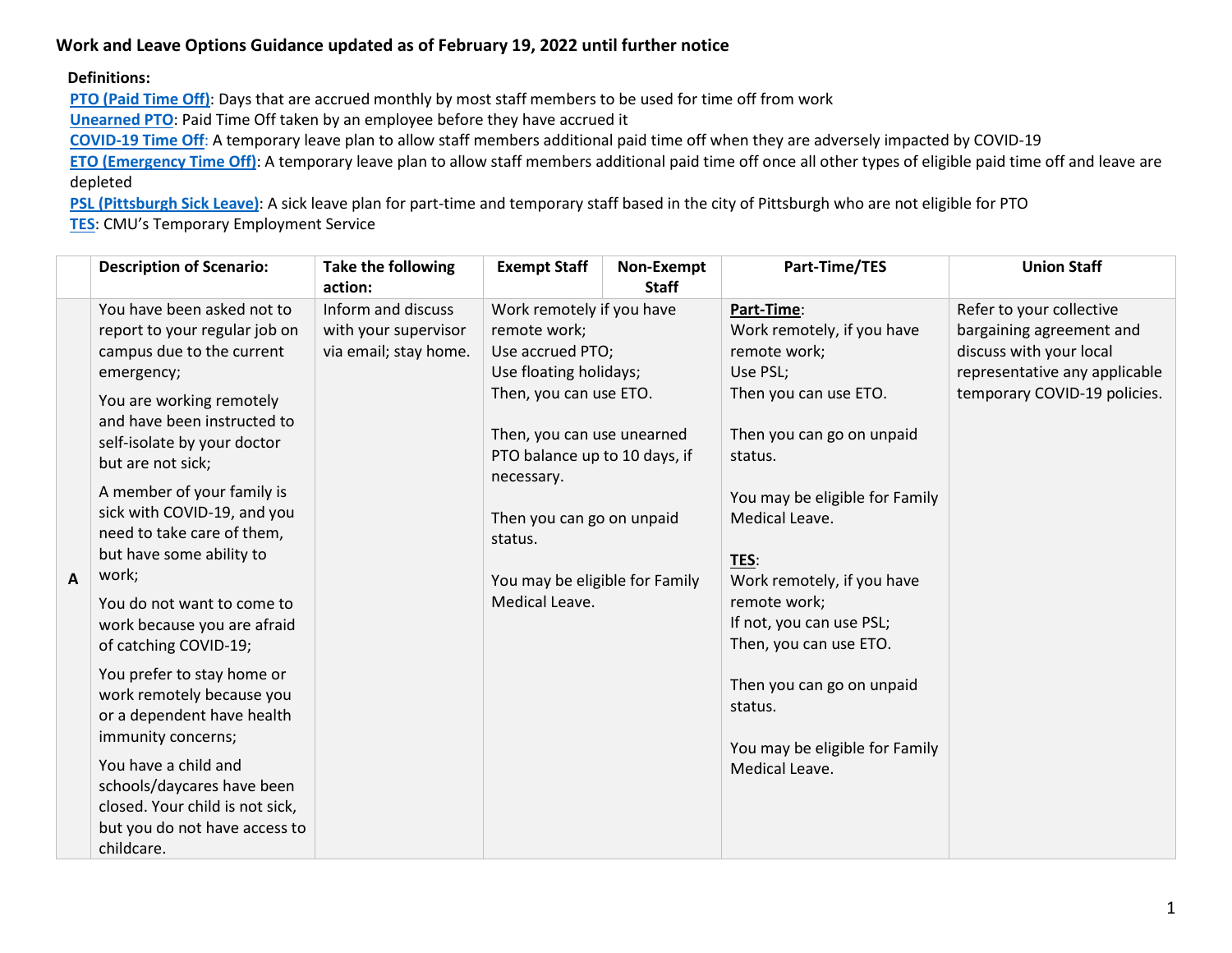# **Work and Leave Options Guidance updated as of February 19, 2022 until further notice**

|   | <b>Description of Scenario:</b>                                                                                                                                                                                                        | Take the following<br>action:                                                      | <b>Exempt Staff</b>                                                                                                                                                                                                   | Non-Exempt<br><b>Staff</b>                                                                                                                                                                                                                                                           | Part-Time/TES                                                                                                                                             | <b>Union Staff</b>                                                                                                                                                                                                                                                                                                                                                                                                                                                                                                                                                                                             |  |  |
|---|----------------------------------------------------------------------------------------------------------------------------------------------------------------------------------------------------------------------------------------|------------------------------------------------------------------------------------|-----------------------------------------------------------------------------------------------------------------------------------------------------------------------------------------------------------------------|--------------------------------------------------------------------------------------------------------------------------------------------------------------------------------------------------------------------------------------------------------------------------------------|-----------------------------------------------------------------------------------------------------------------------------------------------------------|----------------------------------------------------------------------------------------------------------------------------------------------------------------------------------------------------------------------------------------------------------------------------------------------------------------------------------------------------------------------------------------------------------------------------------------------------------------------------------------------------------------------------------------------------------------------------------------------------------------|--|--|
| B | You are working on- or off-<br>site and have been diagnosed<br>with COVID-19;<br>You are working on-site and<br>have been instructed to self-<br>isolate by your doctor due to<br>exposure to or a suspected<br>diagnosis of COVID-19. | Inform your<br>supervisor via email,<br>stay home, request<br>leave if applicable. | Use COVID-19 Time Off;<br>$\bullet$<br>If you expect your illness to<br>last more than fourteen<br>consecutive days, please<br>apply for Short Term<br>Disability and Family<br>Medical Leave.                        |                                                                                                                                                                                                                                                                                      | Use COVID-19 Time Off*;<br>Use PSL;<br>Then, you can use ETO.<br>Then you can go on unpaid<br>status.<br>You may be eligible for Family<br>Medical Leave. | Use COVID-19 Time Off;<br>$\bullet$<br>If you expect your illness<br>$\bullet$<br>to last more than<br>fourteen consecutive<br>days, please apply for<br>Short Term Disability and<br>Family Medical Leave.                                                                                                                                                                                                                                                                                                                                                                                                    |  |  |
| C | You are sick with an illness<br>other than COVID-19 or are<br>unsure if you have COVID-19.                                                                                                                                             | Inform your<br>supervisor via email,<br>stay home, request<br>leave if applicable. | last more than seven<br>apply for Short Term<br>Disability and Family<br>Medical Leave.<br>last less than seven<br>Guide [pdf], to request<br>time off with pay (PTO,<br>etc.). If you have no<br>you may be eligible | If you expect your illness to<br>consecutive days, please<br>If you expect your illness to<br>consecutive days, please<br>follow the instructions in<br>the Request Time Off Quick<br>Floating Holidays, vacation,<br>available time off with pay,<br>for <b>Emergency Time Off.</b> | Use COVID-19 Time Off*;<br>Use PSL;<br>Then, you can use ETO.<br>Then you can go on unpaid<br>status.<br>You may be eligible for Family<br>Medical Leave. | If you expect your illness<br>$\bullet$<br>to last more than seven<br>consecutive days, please<br>apply for Short Term<br>Disability and Family<br>Medical Leave.<br>If you expect your illness<br>$\bullet$<br>to last less than seven<br>consecutive days, please<br>follow the instructions in<br>the Request Time Off<br>Quick Guide [pdf], or the<br>provisions of your<br>collective bargaining<br>agreement, to request<br>time off with pay (PTO,<br>Floating Holidays,<br>vacation, etc.). If you<br>have no available time off<br>with pay, you may be<br>eligible for <b>Emergency</b><br>Time Off. |  |  |
| D | You prefer to take a leave of<br>absence.                                                                                                                                                                                              |                                                                                    | N/A                                                                                                                                                                                                                   |                                                                                                                                                                                                                                                                                      |                                                                                                                                                           |                                                                                                                                                                                                                                                                                                                                                                                                                                                                                                                                                                                                                |  |  |
| E | You have a question that is<br>not covered in this guide                                                                                                                                                                               | Contact your supervisor                                                            |                                                                                                                                                                                                                       |                                                                                                                                                                                                                                                                                      |                                                                                                                                                           |                                                                                                                                                                                                                                                                                                                                                                                                                                                                                                                                                                                                                |  |  |